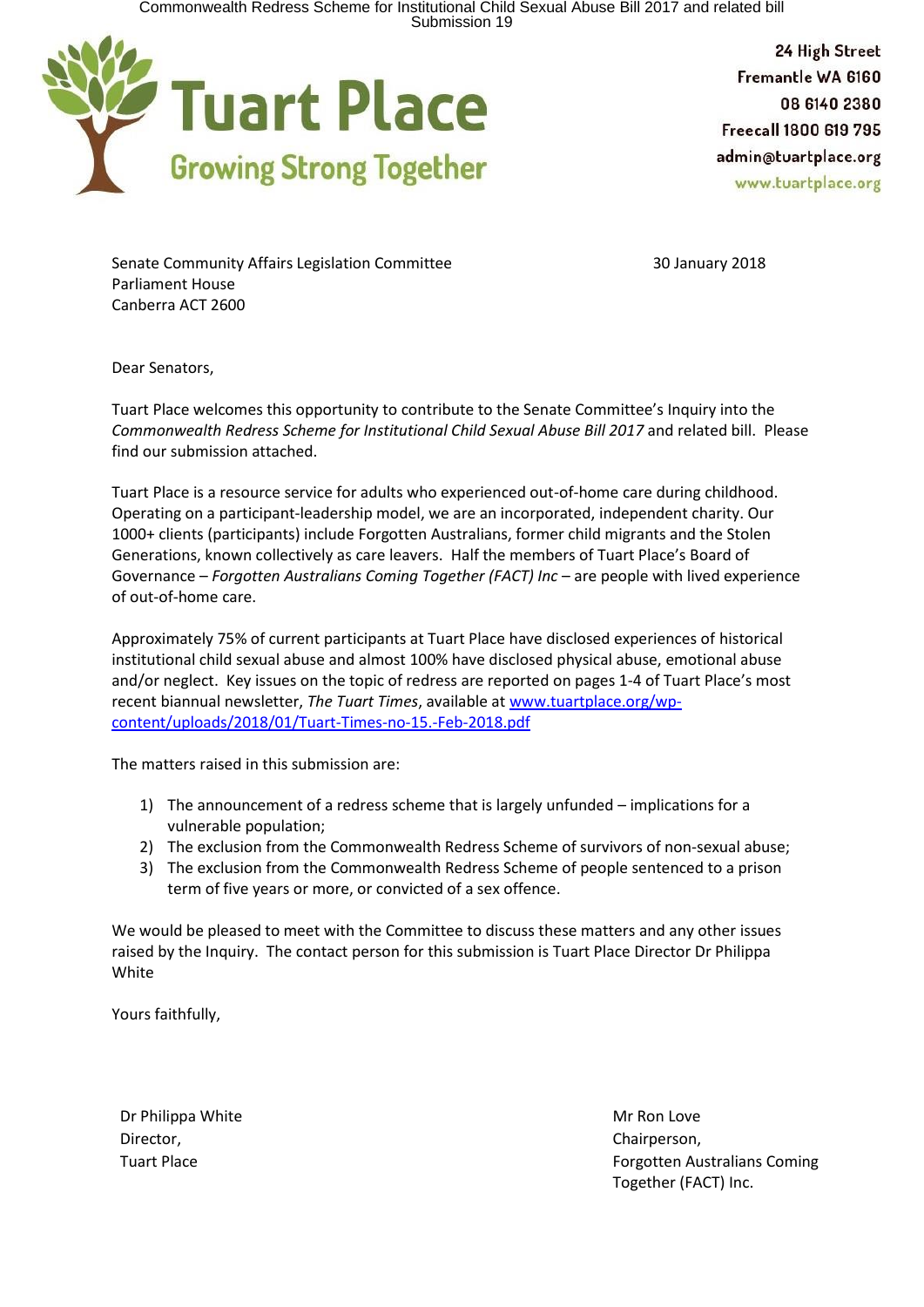## *1) The announcement of a redress scheme that is largely unfunded: Implications for a vulnerable population*

Tuart Place commends the Federal Government for responding to the recommendation by the Royal Commission into Institutional Responses to Child Sexual Abuse for an Australia-wide redress scheme. The Commission found that a nationally consistent, independently administrated scheme for survivors of institutional child abuse would be an optimal device for achieving fairness and equity.

However, the announcement of a redress scheme, prior to securing funding agreements with those expected to pay most of the financial settlements is proving problematic.

While it seems possible that the 'premature' announcement of a Commonwealth Redress Scheme (CRS) may have been a mechanism to exert public pressure on past providers to opt in to the scheme, there is an inherent risk in such a manoeuvre, and the potential to cause secondary harm to a vulnerable population of survivors.

We know of no international precedent for taking this course of action in relation to a redress scheme, and in other countries in which redress schemes for survivors of institutional child abuse have operated, such as Canada, Sweden and the Republic of Ireland, funding arrangements have been in place prior to the implementation of a scheme.

Since the announcement of the CRS in November 2016, Tuart Place has received a steady stream of inquiries from care leavers who clearly believe it is a matter of *when*, not *if* they will receive a payment through the Commonwealth's new scheme. This is perhaps unsurprising, given the positive tone of reporting and affirmatively-framed quotes reported in much of the public commentary on this issue. We are aware of not only care leavers, but other organisations and workers who are also under the impression that Commonwealth redress payments are an imminent certainty for West Australian survivors of institutional abuse.

Most concerning are the reports of survivors taking out extra credit cards, borrowing money, and making financial promises based on a belief that they will be receiving a Commonwealth redress payment in the near future. While this may seem imprudent, it is also understandable, given the confusing media coverage and importance of 'reading the fine print' – not an easy task for care leavers whose compromised literacy skills reflect childhoods in which schooling was disrupted and/or provided in an environment of trauma and abuse.

Given that none of the responsible entities has so far opted in to the CRS, and at least one state government past provider has categorically refused to join, it seems increasingly likely that the CRS will not achieve the goal of national consistency, and that Australian survivors of institutional abuse will be left in a situation that is less equitable than before.

The real misfortune of this outcome is the raising of unrealistic expectations among a vulnerable population of care leavers and other abuse survivors. The raising of false hope among abuse survivors constitutes a form of systemic secondary harm that is specific to redress schemes and other institutional responses to child abuse. For West Australian abuse survivors who endured the 'broken promise' of *Redress WA*<sup>1</sup> , there may well be a sense of *déjà vu.*

 $\overline{a}$ <sup>1</sup> The *Redress WA* scheme operated between 2008 and 2011. In 2009, after 5,917 applications had been received, the payment levels for this scheme were almost halved, causing widespread distress among applicants.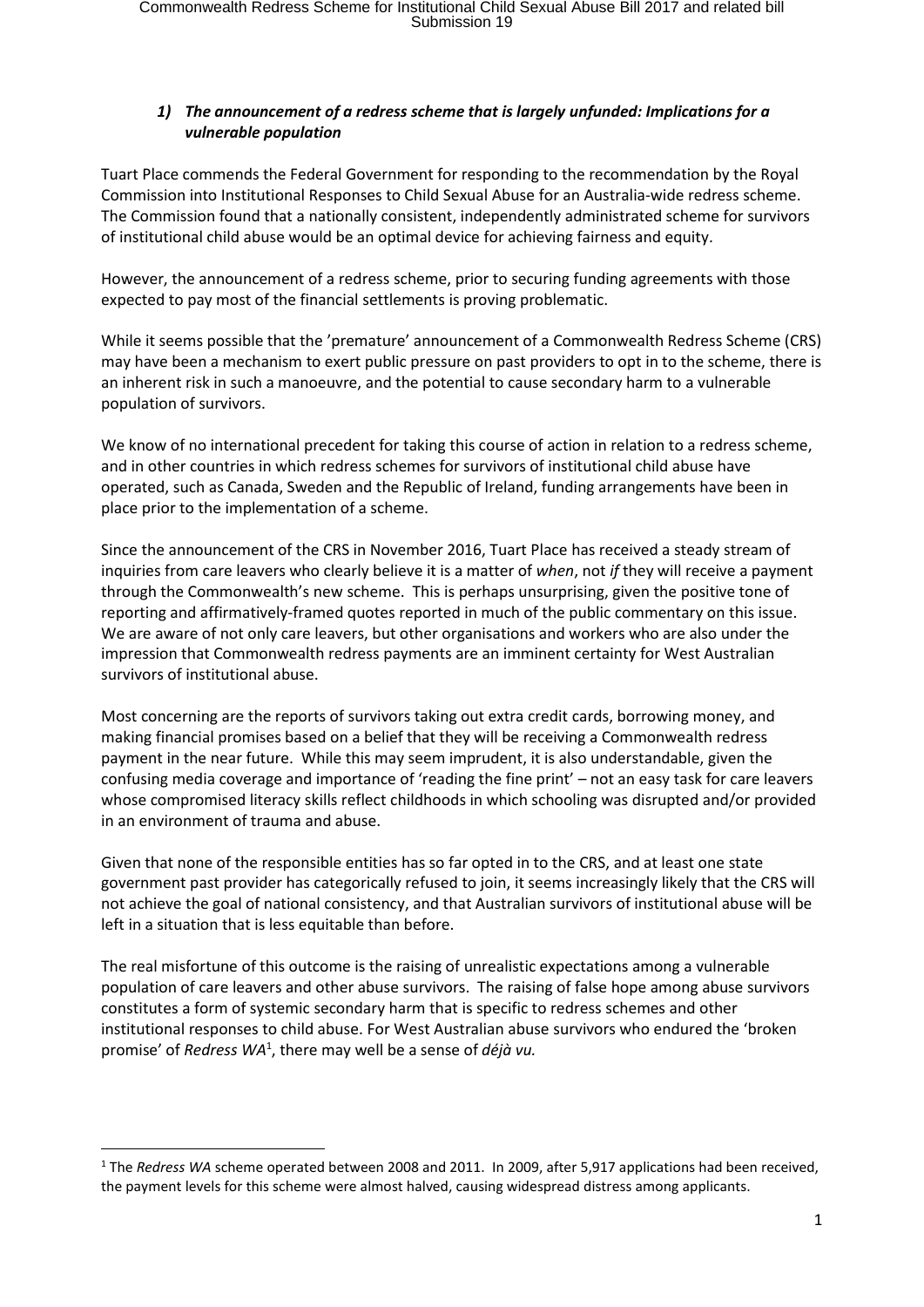## *2) The exclusion from the Commonwealth Redress Scheme of survivors of non-sexual abuse*

It is not surprising that the model of redress proposed in the *Commonwealth Redress Scheme for Institutional Child Sexual Abuse Bill 2017* is limited to sexual abuse, given its origins in the recommendations of a Royal Commission limited to this one kind of abuse. The sole focus on sexual abuse in the Royal Commission's Terms of Reference can be understood as an outcome of key events leading to its establishment, such as the highly publicised experiences of victims of clergy abuse in parish settings and private schools. However, while a redress scheme for only sexual abuse might be an adequate response to this cohort of survivors, it is unsuitable for people who experienced child abuse in 'welfare' residential settings while in the care of the state.

The Federal Government has formally recognised the particular circumstances of people whose childhood abuse occurred while they were in state care. For example, the specific harms experienced by members of the Stolen Generations, the Forgotten Australians, and former child migrants from the UK and Malta have been acknowledged via mechanisms such as national apologies, and the categorisation of care leavers as a *Diverse Needs Group* for the purposes of aged care. Through processes such as the Senate and National Inquiries, Australian care leavers have been encouraged to develop a collective identity, further entrenched by initiatives such as Find & Connect, Bringing them Home, Child Migrants Trust, CLAN and other support services for care leavers, such as Tuart Place.

The recognition of care leavers through the above-mentioned mechanisms suggests that the state has a greater responsibility to redress abuse that occurred while a child was *in the care of the state*. However, not all care leavers were sexually abused as children and some of the most serious grievances relate to other forms of institutional abuse and neglect. Physical violence and brutality, cruelty and humiliation, solitary confinement, denial of education, lack of food, inadequate clothing, insufficient bedding, medical experimentation, excessive, unpaid child labour, poor recordkeeping practices, and neglect in all its different forms, have not been found to be less harmful to children than sexual abuse, especially when endured in combination, in closed institutional settings.

As noted in Tuart Place's submission to Royal Commission Issues Paper  $10<sup>2</sup>$ , the spectrums of harm experienced by survivors are amplified in cases where child abuse occurred in closed residential institutional settings, whereas children living at home with family of origin generally had access to a greater range of potential protections from the types of abuse and neglect mentioned above.

Australian redress expert Kathy Daly comments on the assumption that 'sexual abuse is the worst abuse of all' referring to reports by survivors of abuse in closed institutional settings for whom sexual abuse was 'the least of their worries'. Daly asks, "Why are some wrongs against children … thought to be 'more wrong' than others?" <sup>3</sup>. While the impacts of child abuse are potentially devastating – in any setting – survivors of abuse in 'open' and 'closed' settings have different clinical treatment needs and redress needs. Daly points out that conflating these two groups survivors ignores the specific attributes of historical institutional abuse and makes it harder for survivors to receive fair redress.

The elevation of sexual abuse through institutional responses such as the recent Royal Commission and the CRS seems destined to create unhelpful divisions and potential hierarchies among care leavers. Having been encouraged to form a collective identity, it seems illogical and unjust for only some members of this group to be deemed eligible for redress.

 $\overline{a}$ 

<sup>2</sup> Tuart Place. *Submission to the Royal Commission into Institutional Responses to Child Sexual Abuse on Issues Paper 10: Advocacy and Support and Therapeutic Treatment Services.* (November 2015). p.3. [https://www.childabuseroyalcommission.gov.au/sites/default/files/file-list/Issues%20Paper%2010%20-](https://www.childabuseroyalcommission.gov.au/sites/default/files/file-list/Issues%20Paper%2010%20-%20Submission%20-%20110%20Tuart%20Place.pdf) [%20Submission%20-%20110%20Tuart%20Place.pdf](https://www.childabuseroyalcommission.gov.au/sites/default/files/file-list/Issues%20Paper%2010%20-%20Submission%20-%20110%20Tuart%20Place.pdf) accessed 26-1-18.

<sup>3</sup> Daly, K. (2014). *Redressing institutional abuse of children*. Basingstoke: Palgrave Macmillan. (pp.20-21)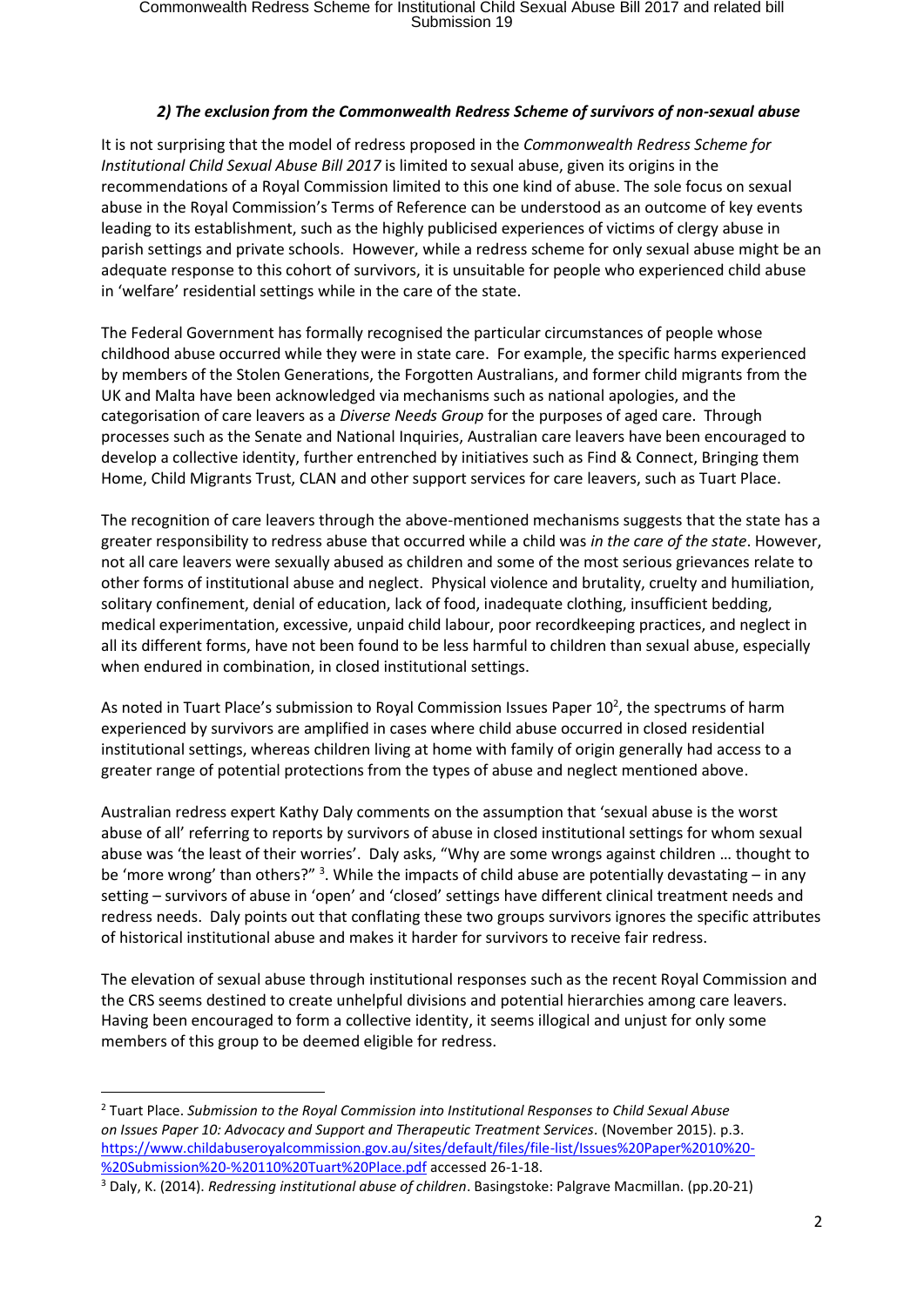## *3) The exclusion from the CRS of people sentenced to a prison term of five years or more, or convicted of a sex offence*

The third matter addressed in this submission is the intended exclusion from the CRS of people who have been convicted of a sex offence, or sentenced to a prison term of five years or more. This provision does not appear in the *Commonwealth Redress Scheme for Institutional Child Sexual Abuse Bill 2017* or the related bill, but has been reported in news media, including an article in *The Australian* newspaper<sup>4</sup>, and two ABC News reports <sup>56</sup>. Given the publication of these uncontested reports, it is presumed that this exclusionary provision will form part of the 'Commonwealth Redress Scheme Rules' relating to applicants' eligibility.

Having serious concerns about this announcement, Tuart Place sought feedback from members of the *International Network on Studies of Inquiries into Child Abuse* (the 'Inquiry Network'), an international community of experts on inquiries and redress for historical child abuse in out-of-home care. We asked Inquiry Network members what they thought of the Australian idea, and whether anyone knew of a precedent for excluding categories of applicants based on criteria such as criminal history. Our question was presented objectively, in neutral terms, and did not disclose a point of view or express an opinion.

Responses received from members of the Inquiry Network in Germany, Switzerland, Norway, Northern Ireland, the Republic of Ireland, New Zealand (x2), Scotland (x2), Sweden (x2), and Australian academics in Queensland and Victoria were unanimously opposed to the idea of excluding redress applicants on the basis of criminal history.

Dr Stephen Winter of the University of Auckland is an expert in the areas of justice, rights and democracy, particularly state wrongdoing and its redress. Dr Winter wrote:

"I would think it is a bad idea. There are many reasons to have a redress scheme, but it would require a very good argument to demonstrate why actions that occurred subsequent to someone suffering abuse would disqualify them from receiving compensation for having been abused. …[G]iven the well-trodden path between abuse-in-care and other forms of institutionalisation, including imprisonment, most redress programmes have a significant 'caseload' of prisoners. While this poses logistical challenges, these are not insuperable and the prospect of financial redress may be an asset in rehabilitation."  $^7$ 

Other Inquiry Network experts described the idea as 'very sad'; 'shameful'; intuitively wrong'; 'a disgrace'; 'a totally political decision'; 'double punishment of victims'; and 'demonstrating a lack of appreciation of the legacies of victimisation'.

Researcher Samina Karim of Strathclyde University in Scotland is currently reviewing redress schemes around the world and has not, to date, encountered any that exclude offenders. She wrote:

"…having undertaken doctoral research with victims/survivors of abuse in care, some of whom later became part of the criminal justice system, it became quite evident that the legacy of the abuse had a significant impact on their life trajectory. Therefore, to exclude individuals due to offending behaviour

 $\overline{a}$ 

<sup>4</sup> "States face \$4bn abuse redress pressure", *The Australian*, J. Ferguson. 11-12-17, p.5.

<sup>5</sup> "Child sex abuse redress scheme to cap payments at \$150,000 and exclude some criminals", *ABC News*, 26-10- 17. [http://www.abc.net.au/news/2017-10-26/sex-offenders-to-be-excluded-from-child-abuse-redress](http://www.abc.net.au/news/2017-10-26/sex-offenders-to-be-excluded-from-child-abuse-redress-scheme/9087256)[scheme/9087256,](http://www.abc.net.au/news/2017-10-26/sex-offenders-to-be-excluded-from-child-abuse-redress-scheme/9087256) accessed 26-1-17

<sup>6</sup> "Royal commission: Decision to block redress for some prisoners put under microscope", *ABC News*, 16-12-17. [http://www.abc.net.au/news/2017-12-16/royal-commission-government-criticised-for-blocking-jail](http://www.abc.net.au/news/2017-12-16/royal-commission-government-criticised-for-blocking-jail-redress/9264970)[redress/9264970,](http://www.abc.net.au/news/2017-12-16/royal-commission-government-criticised-for-blocking-jail-redress/9264970) accessed 26-1-17

<sup>&</sup>lt;sup>7</sup> S. Winter, "Excluding offenders from financial redress". Email to Inquiry Network, 15-11-17.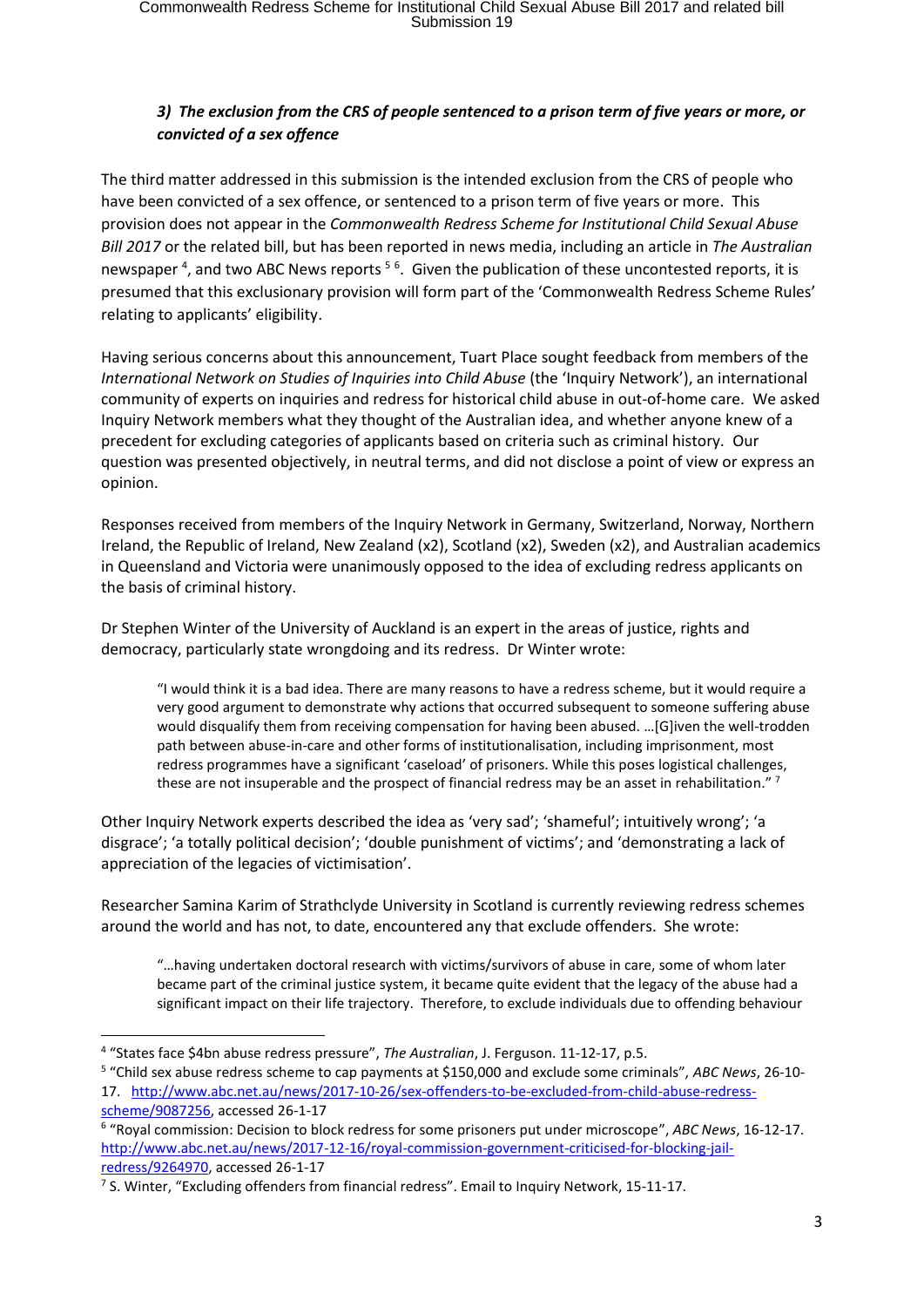would essentially add to the impact of abuse and extend its legacy, reinforcing the exercise of power in limiting ways - towards those who have already suffered." <sup>8</sup>

Research by Tuart Place has uncovered one compensation scheme for victims of sexual assault in which payment can be refused to people with a criminal record. While it is not a redress scheme, a similar dynamic is apparent in the conduct of the UK Criminal Injuries Compensation Authority (CICA), which can reject claims from sexual assault victims if they have a criminal conviction.

Recent publicity following media exposure of this controversial practice has led to criticism of CICA from a range of stakeholders, including UK Shadow Justice Secretary Richard Burgon, who states that refusing money on this basis "…appears to be another example of victim-blaming [and that] victims of serious sexual offences should not be punished in this way..." <sup>9</sup>

Professor of Criminal Justice at Nottingham Trent University Jonathon Doak also comments on this feature of CICA's scheme, noting that "such a restrictive approach does not seem to be grounded in any solid rationale, other than to safeguard the State's own economic and political ends"  $^{10}$ .

It is difficult to imagine this kind of character test being applied to other victim cohorts, however the CRS criminal exclusion policy might set a precedent for denying financial assistance to other population groups. For example, should primary producers who have criminal records be deemed ineligible for the *Drought Relief Assistance Scheme*? Did victims of the Bali bombings have to obtain a Police Clearance to receive an *Australian Victim of Terrorism Overseas Payment*? Were the people who lost their homes in the 'Black Saturday' bushfires denied relief under the *Australian Government Disaster Recovery Payment* scheme if they had spent time in jail? The 'preposterousness' of these examples serves to illustrate the indefensibility of applying such a policy to survivors of child sexual abuse.

Anecdotal evidence of the precedent-setting power of the CRS criminal exclusion policy has already come to light in Western Australia, and has been cited in relation to civil compensation for survivors of historic child sexual abuse in WA.

A CRS criminal exclusion policy may also be unhelpful in wider terms, as countries such as Northern Ireland, Scotland, England and Wales – currently planning their own redress schemes for victims of historical institutional abuse – are watching and actively learning from the Australian experience. Although Australia's Royal Commission did not recommend denying offenders financial redress, and in fact conducted 713 (10.4%) of its private sessions with survivors in prison  $^{11}$ , the presence of a 'criminal exclusion' rule as a legislative instrument of the Australian Government's CRS may engender it with some perceived credibility.

Apart from the potential for substantial cost savings, it is difficult to imagine any rationale for a policy that selectively includes or excludes applicants on the basis of aberrant adult behaviour. To date, the only rationale for this policy provided in media coverage has been the concept of *integrity*, as applied in the following statement by a journalist in *The Australian* newspaper:

 $\overline{a}$ 

9 "Hundreds of sex assault victims refused compensation due to criminal convictions", *The Independent Online*. Angerholm, H. 27-10-17 [http://www.independent.co.uk/news/uk/crime/sex-assault-victims-refused](http://www.independent.co.uk/news/uk/crime/sex-assault-victims-refused-compensation-criminal-convictions-a8012011.html)[compensation-criminal-convictions-a8012011.html](http://www.independent.co.uk/news/uk/crime/sex-assault-victims-refused-compensation-criminal-convictions-a8012011.html) accessed 26-1-18

<sup>&</sup>lt;sup>8</sup> S. Karim," Excluding offenders from financial redress". Email to Inquiry Network, 15-11-17.

<sup>10</sup> Doak. J. (2008). *Victims' Rights, Human Rights and Criminal Justice: Reconceiving the Role of Third Parties*. Bloomsbury Publishing, Hart Publishing, Portland. p.229.

<sup>11</sup> Australia. Royal Commission into Institutional Responses to Child Sexual Abuse (2017). Final Report. Sydney, NSW. p.23[. https://www.childabuseroyalcommission.gov.au/final-report](https://www.childabuseroyalcommission.gov.au/final-report) , accessed 26-1-18.